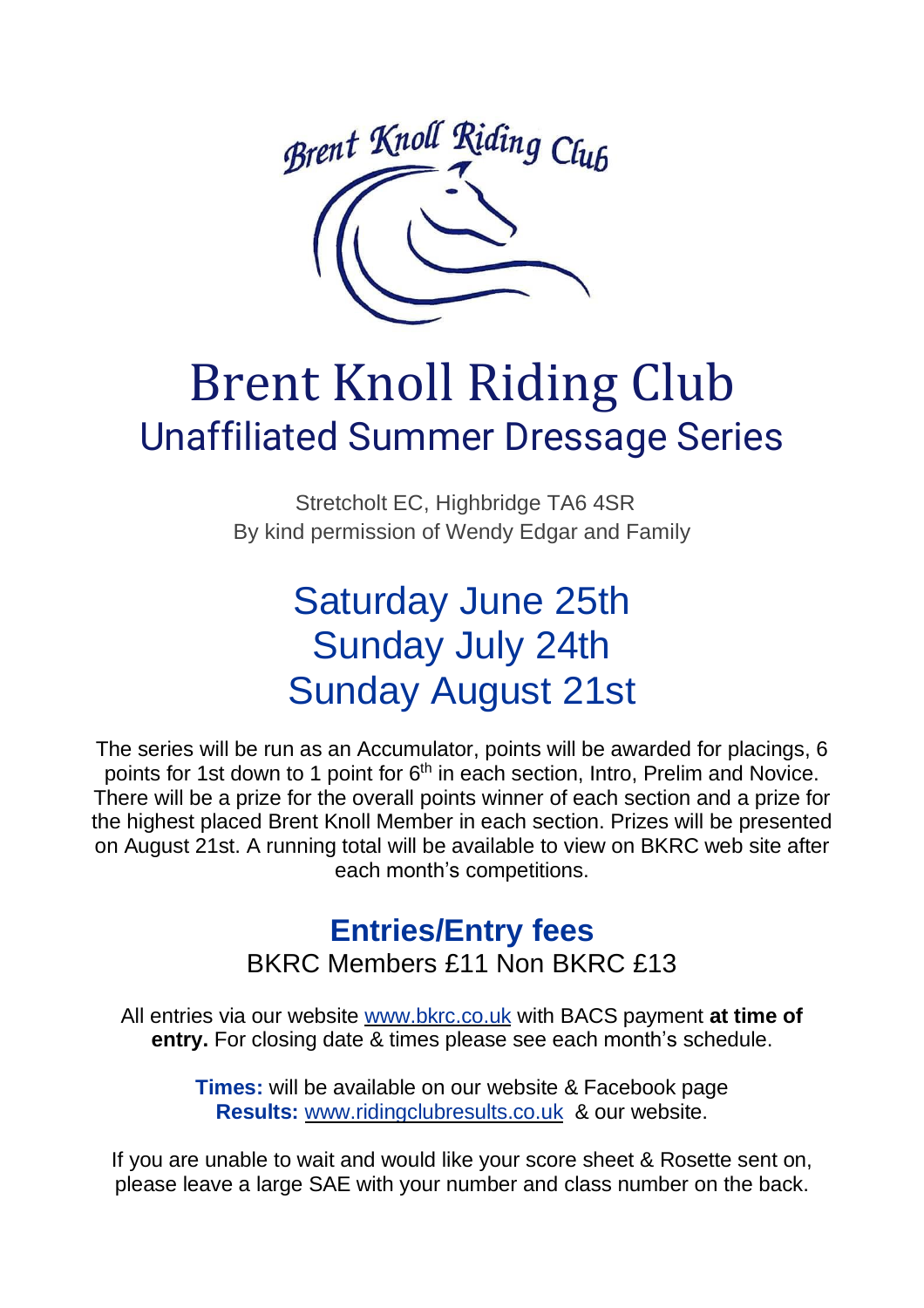#### \*\*\*\*\*\*\*\*\*\*\*\*\*\*\*\*\*\*\*\*\*\*\*\*\*\*\*\*\*\*\*\*\*\*\*\*\*\*\*\*\*\*\*\*\*\*\*\*\*\*\*\*\*\*\*\*\*\*\*\*\*\*\*\*\*\*\*\*\* Saturday 25th June

| <b>Class 1 Intro A (2008)</b>                               | Class 4 Prelim 2 (2016)  |
|-------------------------------------------------------------|--------------------------|
| Class 2 Intro B (2009)                                      | Class 5 Nov 24 (2010)    |
| Class 3 Prelim 7 (2002)                                     | Class 6 Nov 30 (2006)    |
| Entries close 8pm Wednesday 22nd. Times 8pm Thursday 23rd   |                          |
| Sunday 24th July                                            |                          |
| Class 1 Intro C (2016)                                      | Class 4 Prelim 14 (2006) |
| Class 2 Intro A (2008)                                      | Class 5 Nov 27 (2007)    |
| Class 3 Prelim 12 (2005)                                    | Class 6 Nov 28 (2008)    |
| Entries close 8pm Thursday 21st. Times Friday 22nd from 8pm |                          |
| Sunday 21st August                                          |                          |
| Class1 Intro B (2009)                                       | Class 4 Prelim 13 (2006) |
| Class 2 Intro C (2016)                                      | Class 5 Nov 34 (2009)    |
| Class 3 Prelim 18 (2002)                                    | Class 6 Nov 22 L (2007)  |
| Entries close Thursday 18th 8pm. Times Friday 19th from 8pm |                          |

**\*\*\*\*\*\*\*\*\*\*\*\*\*\*\*\*\*\*\*\*\*\*\*\*\*\*\*\*\*\*\*\*\*\*\*\*\*\*\*\*\*\*\*\*\*\*\*\*\*\*\*\*\*\*\*\*\*\*\*\*\*\*\*\*\*\*\*\*\*\*\*\*\***